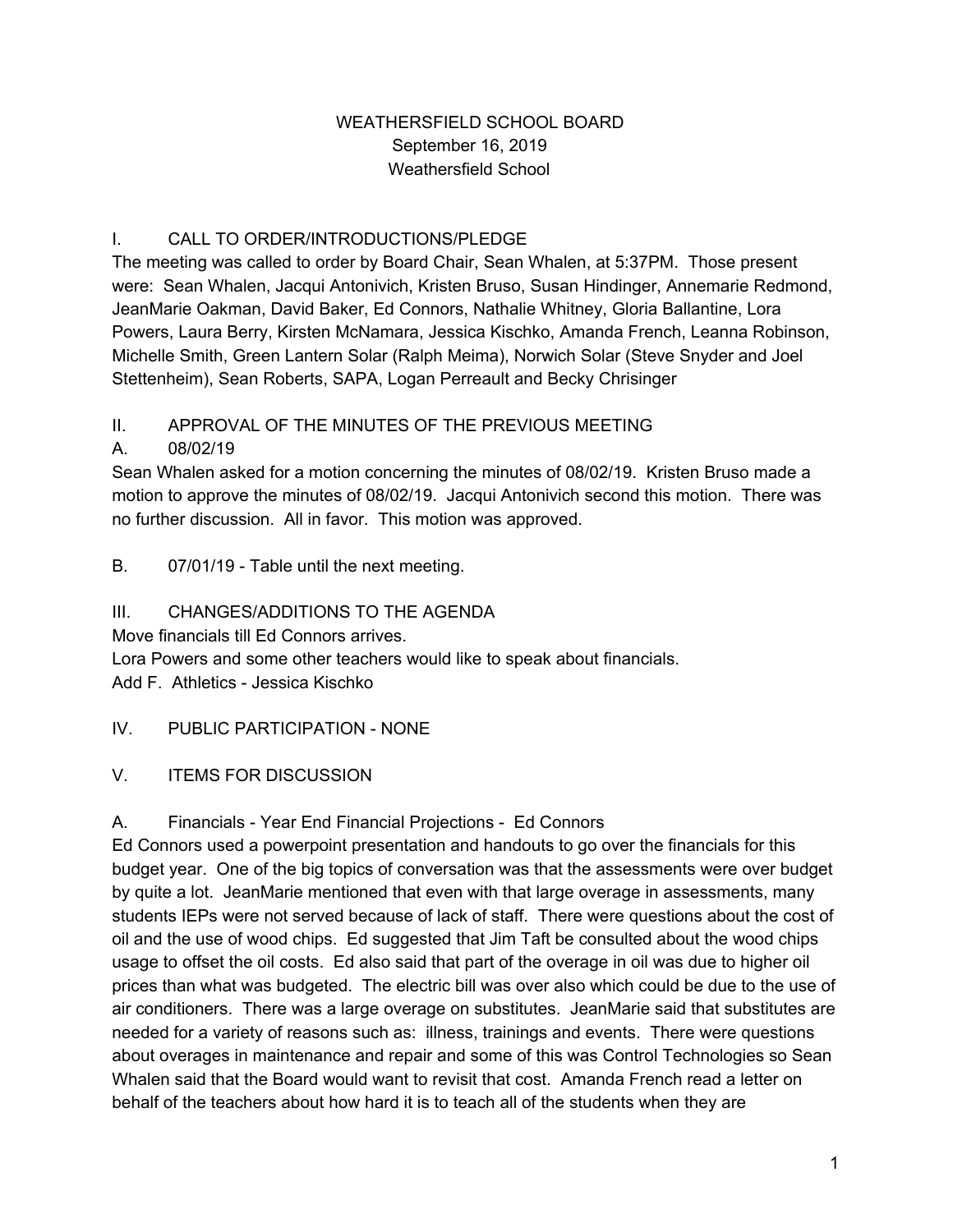understaffed and unable to give sufficient help to students with behavioral issues. The behavioral issues can take up a lot of time and take away from teaching time. The teachers need more help to properly be able to teach their students well. Amanda agreed to write up the letter and give copies to the Board members. The total budget for FY19 is \$5,630,601 and \$5,608,649.32 is the projected spending leaving a fund balance of \$21,951.68 so we are right on budget.

#### B. Hicks Nichols Grant

The Hicks Nichols Committee gave out a letter with the Hicks Nichols Committee recommendation for a grant for Motivational Speaker and Singer, Ben Fuller. This is for a one time assembly presentation to the students. Ben is a former Weathersfield student and would sing and talk to the students about making good life choices. There were some questions about the presentation. JeanMarie Oakman and staff members believe this will be inspiring for the students. Ben will perform on September 24, 2019. (See Items for Action)

#### C. Solar Power Presentation

The SU proposed entering a net metering system and Sean Whalen wanted to see if it would be better for Weathersfield to be served on their own before deciding on an agreement. Sean believes the educational aspect is very important and it would be powerful if we could generate power on site so students could see renewable energy in action. Jim Taft is finding out if the roof of the school could support solar panels.

Norwich Solar and Green Lantern Solar both presented more information since the last meeting when they both gave presentations. Both companies talked about the options of having panels on the roof or using an array offsite. Both companies talked about what they could provide educationally to the students. Both gave figures for what the school would save in energy costs.

Board members asked questions of both companies.

The Board will go over the new proposals more and make a decision in the near future. Both companies said the sooner the better for a decision due to changing tax benefits for investors in the coming year.

#### D. Update

#### 1. Portrait of a Graduate

Weathersfield has a lot of volunteers on the committee. The first meeting will be on September 25, 2019.

#### 2. We R Hope

We need to come up with \$9,000 to help fund this program. The total cost is \$27,000 but \$18,000 is covered with other funding. Communication with the staff, students and families has improved since last year. They can serve six students per day but some students graduate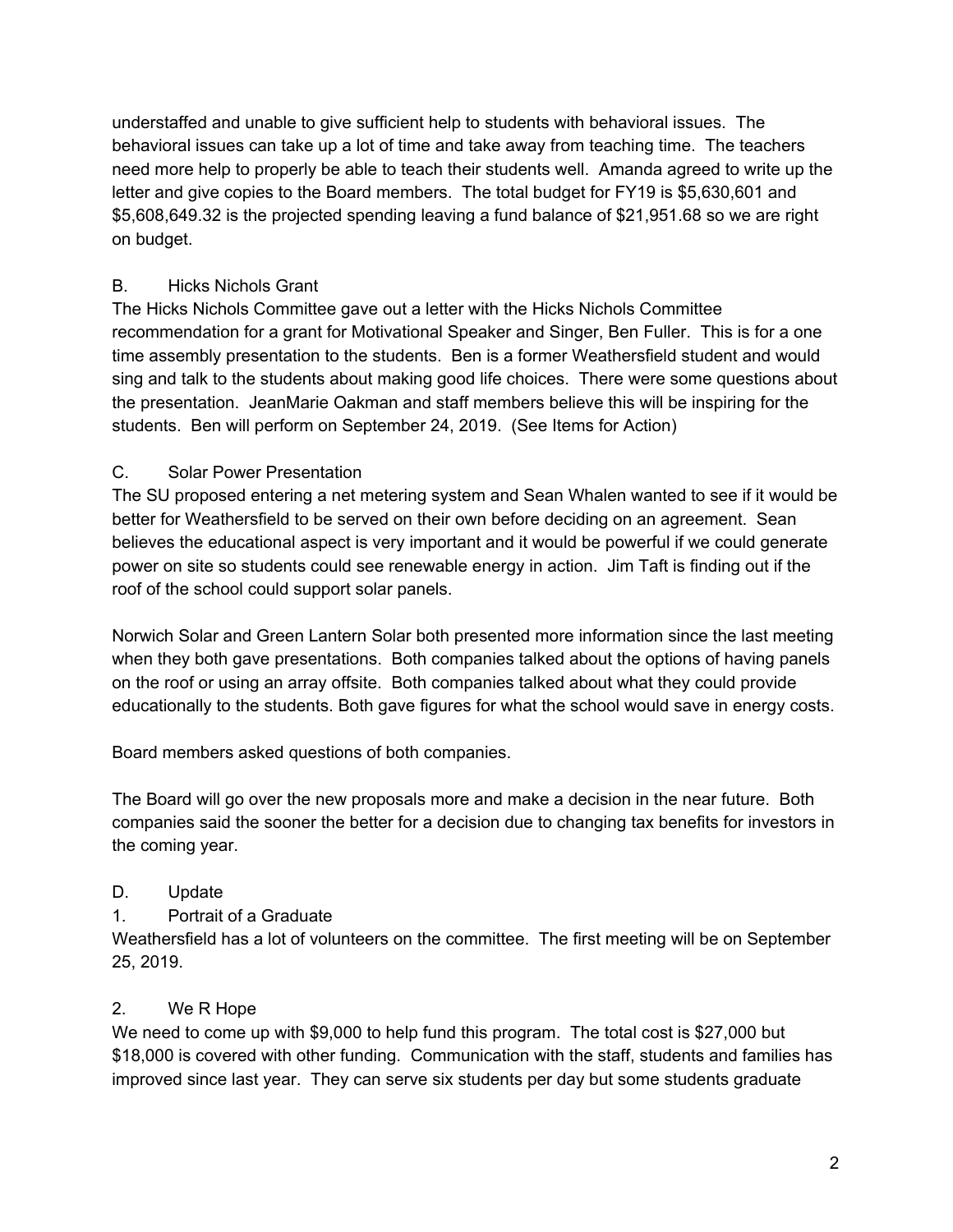from the program and this allows new students to enter. The staff believe this program is very beneficial in helping students with high needs that aren't on IEPs.

## 3. Fresh Fruit and Vegetables

JeanMarie said we didn't get the grant money for this so we are unable to have this program this year.

# E. Start of School Year

There was a great turn out for the assembly for parents on the first day of school. We have eighteen new students and may have six more coming.

# VI. SUPERINTENDENT REPORT - David Baker

The budget process has started for the SU and towns. There is an SU Board Meeting on 09/23/19 and Portrait of a Graduate on 09/25/19.

# VII. PRINCIPAL REPORT - JeanMarie Oakman

Sean Roberts came to talk about the Drama Club proposal for this year. Sean Roberts would like to have a fall and spring production this year with the fall production being for older students only. Sean Roberts also would like to have a writer's workshop and the talent show. Sean proposed that both plays be non musicals and several Board members felt it was important to have a musical Sean Roberts believes some students won't try out for a musical that will try out for a non musical play. There was a lot of discussion around the cost, whether enough students would be interested in a fall production due to other obligations and other questions by Board Members. It was decided to support both productions if there are at least 10 interested students for each production and Sean Roberts agreed to have the spring production be a musical. (See Items for Action below)

See Attachment A for a List of fall coaches.

# VIII. ITEMS FOR ACTION

A. Hicks Nichols Grant - \$1,000 for Motivational Speaker and Singer - Ben Fuller Sean Whalen asked for a motion concerning the Hicks Nichols Committee recommendation for the Ben Fuller concert and motivational speaker. Annemarie Redmond made a motion to approve this grant in the amount of \$1,000. Sean Whalen second this motion. There was no further discussion. There were four ayes and one abstention. This motion was approved.

# B. Drama Club Advisor - Sean Roberts

Sean Whalen asked for a motion concerning the Drama Club proposal given by Sean Roberts. Annemarie Redmond made a motion to accept the proposal in the amount of \$4,000 if 10 students show up for the fall production. If there are not enough participants for the fall production, the spring production cost is still approved. There was no further discussion. There were four ayes and one abstention. This motion was approved.